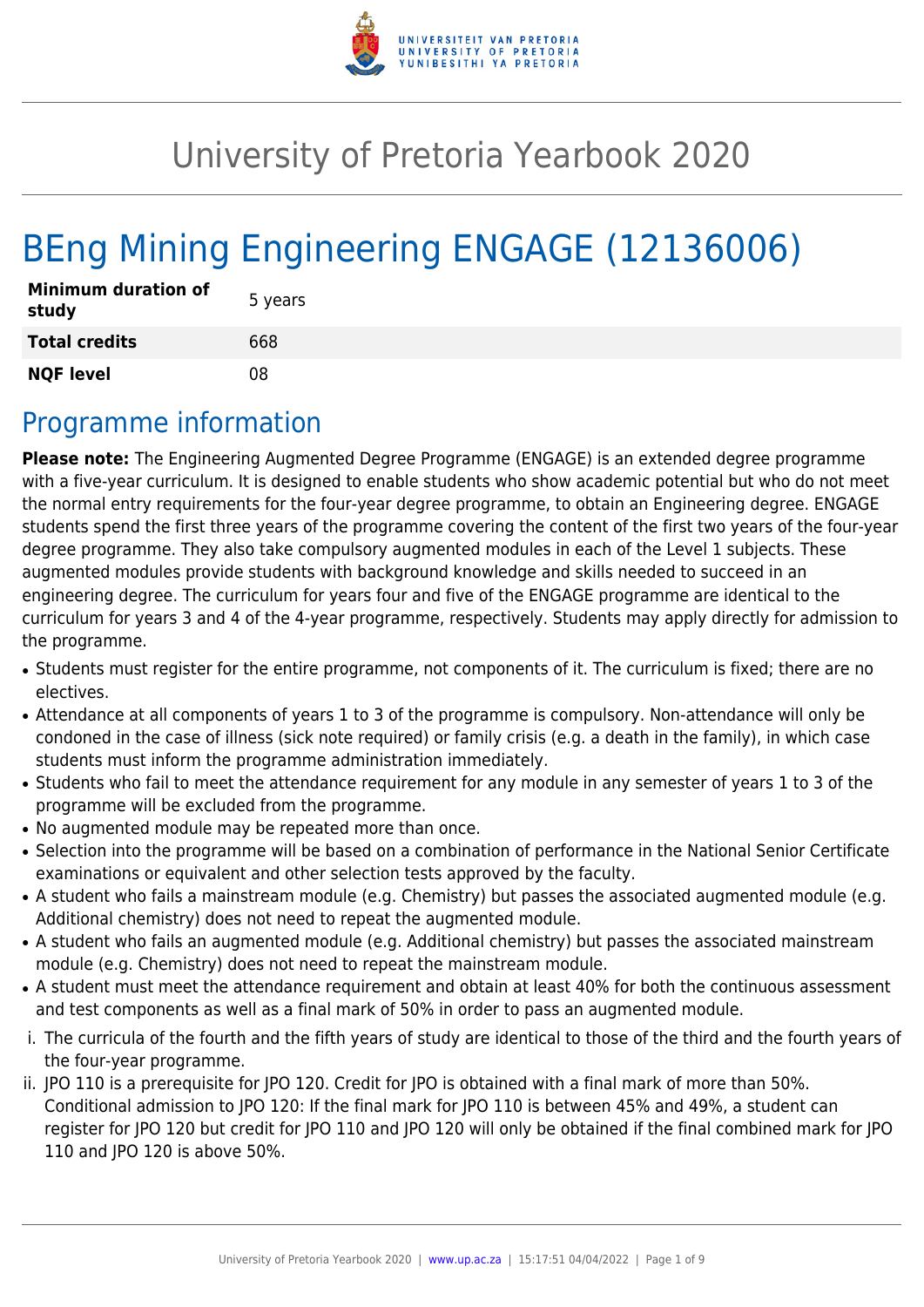

**Please note:** All students will be required to successfully complete JCP 203, Community-based project 203, as part of the requirements for the BEng degree. A student may register for the module during any of the years of study of the programme, but preferably not during the first or the final year of study.

#### **Learning outcomes of the BEng degree:**

A graduate in engineering should be able to apply the following skills on an advanced level:

- a. Engineering problem solving.
- b. Application of specialist and fundamental knowledge, with specific reference to mathematics, basic sciences and engineering sciences.
- c. Engineering design and synthesis.
- d. Investigation, experimentation and data analysis.
- e. Engineering methods, skills, tools and information technology.
- f. Professional and general communication.
- g. Awareness and knowledge of the impact of engineering activity on society and the physical environment.
- h. Work in teams and in multidisciplinary environments.
- i. An awareness and ability for lifelong learning.
- j. An awareness and knowledge of principles of professional ethics and practice.
- k. Awareness and knowledge of engineering management principles and economic decision-making.

#### **Learning contents of the BEng programmes:**

Six essential knowledge areas are included in the syllabi of the programmes. The typical representation of each knowledge area as a percentage of the total contents of an undergraduate programme is given in brackets ( ) in the list below. This percentage varies for the different study directions, but conforms in all instances to the minimum knowledge area content as stipulated by ECSA.

Knowledge areas:

- a. Mathematics, including numerical methods and statistics (13%)
- b. Basic sciences: the natural sciences essential to the programme (15%)
- c. Engineering sciences (40%)
- d. Engineering design and synthesis (16%)
- e. Computing and information technology (5%)
- f. Complementary studies: communication, economy, management, innovation, environmental impact, ethics, engineering practice (11%).

### Promotion to next study year

#### **Promotion to the second semester of the first year and to the second year of study (Eng. 14)**

- a. A new first-year student who has failed in all the prescribed modules of the programme at the end of the first semester, is excluded from studies in the School of Engineering. A student who is registered for the Engineering Augmented Degree Programme and has passed only 8 credits will also be excluded.
- b. A student who complies with all the requirements of the first year of study, is promoted to the second year of study.
- c. A student who has not passed at least 70% of the credits of the first year of study after the November examinations, must reapply for admission should he/she intend to proceed with his/her studies. Application on the prescribed form must be submitted to the Student Administration of the School of Engineering not later than 11 January. Late applications will be accepted only in exceptional circumstances after approval by the Dean. Should first-year students be readmitted, conditions of readmission will be determined by the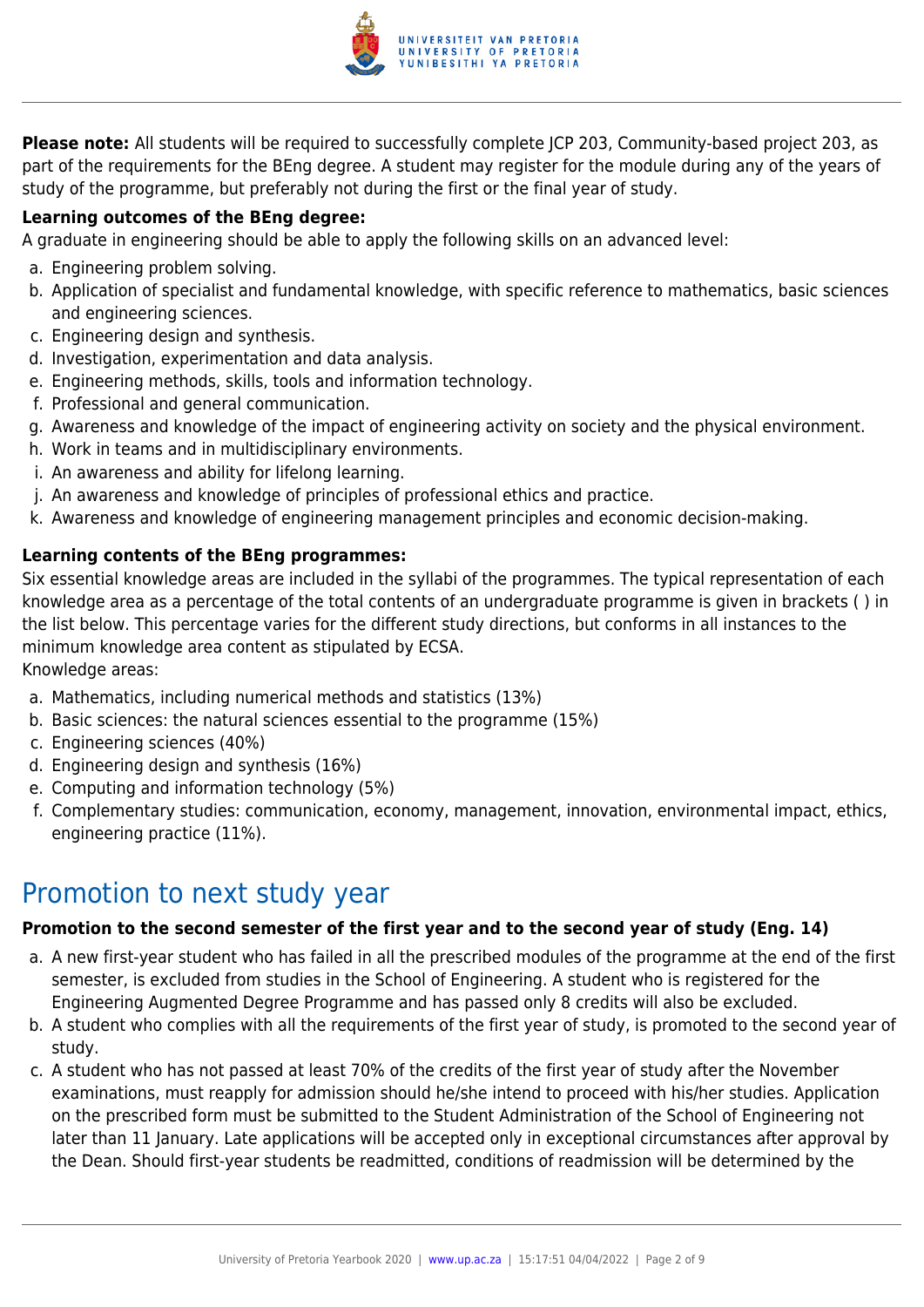

Admissions Committee.

- d. Students who have not passed all the prescribed modules at first year level (level 100), as well as students who are readmitted in terms of Faculty Regulations must register for the outstanding first-year level (level-100) modules.
- e. A student who is repeating his or her first year, may, on recommendation of the relevant heads of department and with the approval of the Dean, be permitted to enroll for modules of the second-year of study in addition to the first-year modules which he or she failed, providing that he or she complies with the prerequisites for the second-year modules and no timetable clashes occur. Students on the ENGAGE programme may, following the same procedure, be permitted to enrol for level-200 modules in addition to the level-100 modules which he/she failed providing that he/she complies with the prerequisites for the modules at 200-level and no timetable clashes occur. On recommendation of the relevant head of department and with special permission from the Dean, permission may be granted to exceed the prescribed number of credits. The total number of credits which may be approved may not exceed the normal number of credits per semester by more than 16 credits.
- f. Students in Computer, Electrical and Electronic Engineering, who fail a first-year module for the second time, forfeit the privilege of registering for any modules of an advanced year of study.

#### **Please note:**

- i. From the second year of study each student should be in possession of an approved calculator. It is assumed that each student will have easy access to a laptop computer.
- ii. Students who intend transferring to Mining Engineering, must familiarise themselves with the stipulations set out in the syllabi of PWP 121 Workshop practice 121.

#### **Promotion to the third year of study of the Four-year Programme, as well as to the third and the fourth years of study of the ENGAGE Programme. In case of the fourth year of study of the ENGAGE Programme, the words "first", "second" and "third" must be substituted with the words "second", "third" and "fourth" respectively. (Eng. 15)**

- a. A student who complies with all the requirements of the second year of study, is promoted to the third year of study.
- b. A student must pass all the prescribed modules at first year level (level 100) before he or she is admitted to any module at third year level (level 300).
- c. A student who is repeating his or her second year must register for all the second-year modules still outstanding. Such a student may, on recommendation of the relevant head of department and with the approval of the Dean, be permitted to enroll for modules of the third year of study in addition to the secondyear modules which he or she failed, providing that he or she complies with the prerequisites for the thirdyear modules and no timetable clashes occur. On recommendation of the relevant head of department, and with special permission from the Dean, permission may be granted to exceed the prescribed number of credits. The total number of credits which may be approved may not exceed the normal number of credits per semester by more than 16 credits.
- d. Students in Computer, Electrical and Electronic Engineering who fail a second-year module for the second time forfeit the privilege of registering for any modules of the third year of study.
- e. Students who intend transferring to Mining Engineering must familiarise themselves with the stipulations set out in the syllabi of PWP 120 Workshop practice 120, as well as PPY 317 Practical training 317.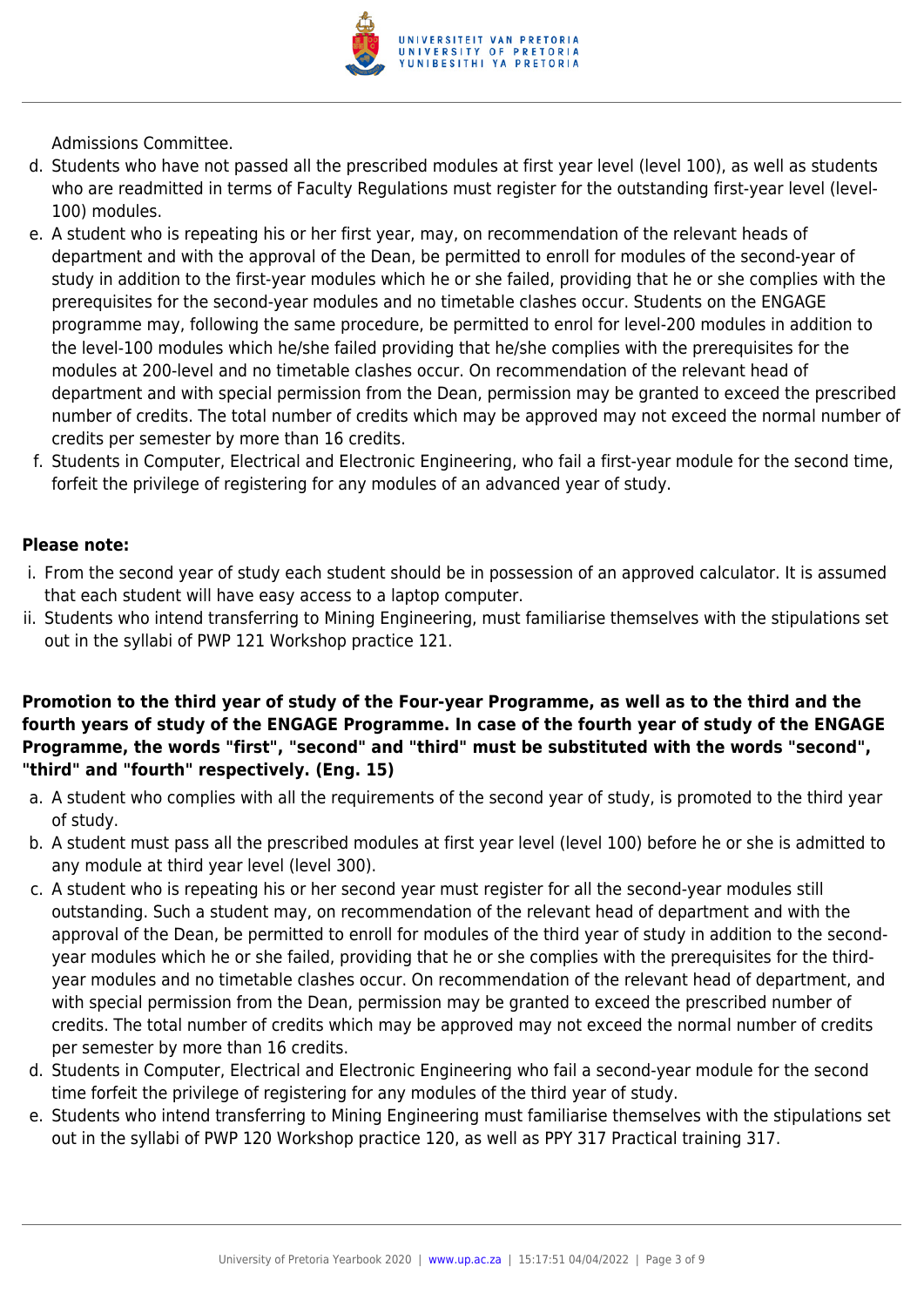

**Promotion to the fourth year of study of the Four-year Programme, as well as to the fifth year of study of the ENGAGE Programme. In case of the fifth year of study of the ENGAGE Programme, the words "second", "third" and "fourth" must be substituted with the words "third", "fourth" and "fifth" respectively. (Eng. 16)**

- a. A student who complies with all the requirements of the third year of study is promoted to the fourth year of study. A student who does not comply with all the requirements but who is able to register for all outstanding modules in order to complete the degree programme, may at registration be promoted to the fourth year of study.
- b. A student must pass all the prescribed modules of the second year of study, before he or she is admitted to any module of the fourth year of study.
- c. A student who has not passed all the prescribed modules of the third year of study, must register for the outstanding modules. A student may be admitted by the Dean, on the recommendation of the relevant head of department, to modules of the fourth year of study, in addition to the outstanding third-year modules, provided that he or she complies with the prerequisites of the fourth-year modules and no timetable clashes occur. The total number of credits per semester for which a student registers may not exceed the normal number of credits per semester by more than 16 credits. In exceptional cases, the Dean may, on recommendation of the relevant head of department, permit a student to exceed the above limit.
- d. Students in Computer, Electrical and Electronic Engineering who fail a third-year module for the second time, forfeit the privilege of registering for any modules of the fourth year of study.

# Pass with distinction

- a. A student graduates with distinction if:
- i. no module of the third or fourth year of study of the four year programme or of the fourth or fifth year of the ENGAGE programme was repeated and a weighted average of at least 75% was obtained in one year in all the modules of the final year of study; and
- ii. the degree programme was completed within the prescribed four years for the four year programme and within the prescribed five years of the ENGAGE programme.
- b. Exceptional cases to the above will be considered by the Dean.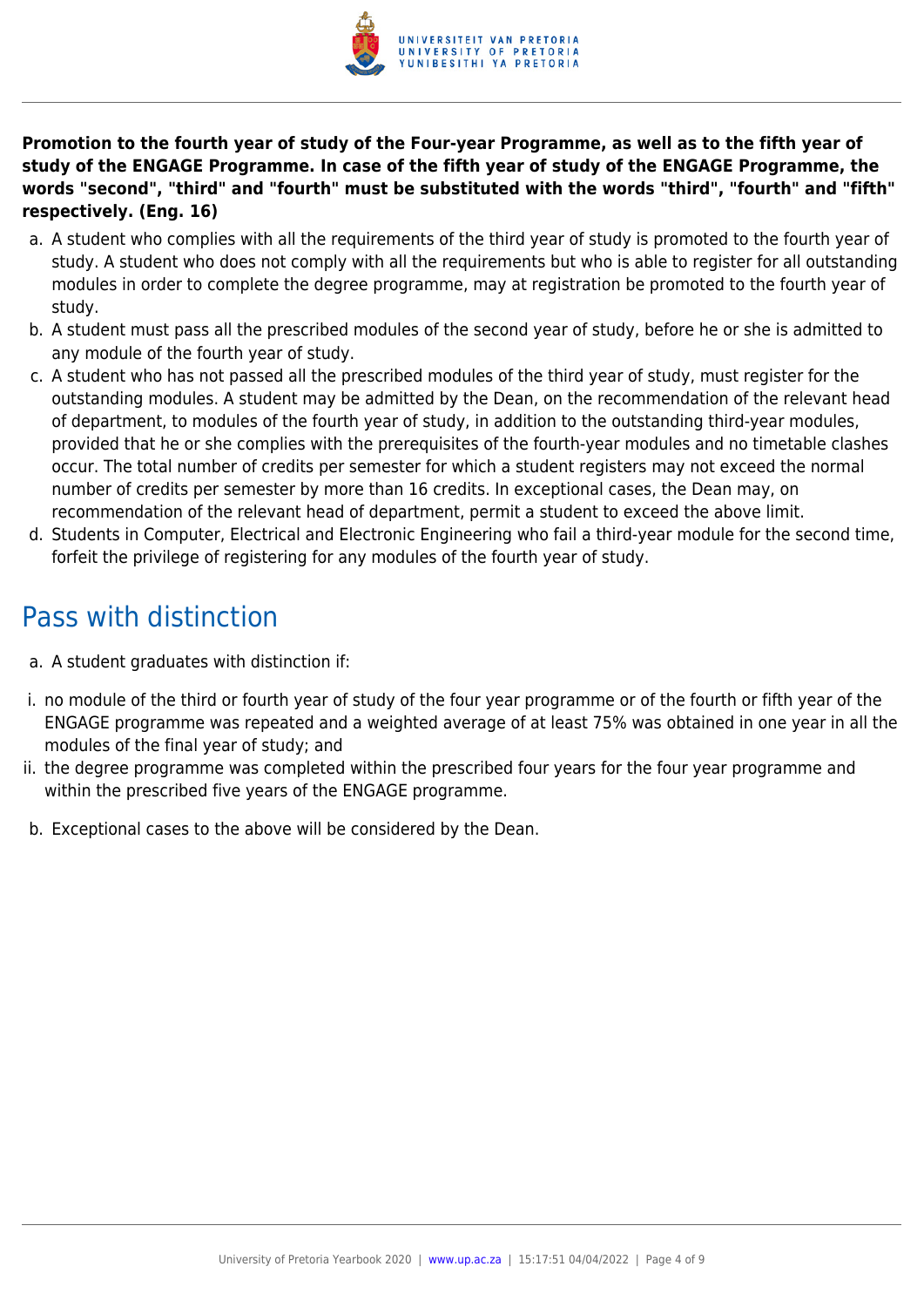

### **Minimum credits: 128**

### **Fundamental modules**

[Academic orientation 112](https://www.up.ac.za/faculty-of-education/yearbooks/2020/modules/view/UPO 112) (UPO 112) - Credits: 0.00

### **Core modules**

[General chemistry 171](https://www.up.ac.za/faculty-of-education/yearbooks/2020/modules/view/CHM 171) (CHM 171) - Credits: 16.00 [Physics 176](https://www.up.ac.za/faculty-of-education/yearbooks/2020/modules/view/FSK 176) (FSK 176) - Credits: 16.00 [Humanities and social sciences 110](https://www.up.ac.za/faculty-of-education/yearbooks/2020/modules/view/HAS 110) (HAS 110) - Credits: 8.00 [Humanities and social sciences 120](https://www.up.ac.za/faculty-of-education/yearbooks/2020/modules/view/HAS 120) (HAS 120) - Credits: 8.00 [Professional orientation 110](https://www.up.ac.za/faculty-of-education/yearbooks/2020/modules/view/JPO 110) (JPO 110) - Credits: 8.00 [Additional Chemistry 1 111](https://www.up.ac.za/faculty-of-education/yearbooks/2020/modules/view/JPO 111) (JPO 111) - Credits: 8.00 [Additional Mathematics 1 116](https://www.up.ac.za/faculty-of-education/yearbooks/2020/modules/view/JPO 116) (JPO 116) - Credits: 8.00 [Professional orientation 120](https://www.up.ac.za/faculty-of-education/yearbooks/2020/modules/view/JPO 120) (JPO 120) - Credits: 8.00 [Additional Physics 122](https://www.up.ac.za/faculty-of-education/yearbooks/2020/modules/view/JPO 122) (JPO 122) - Credits: 8.00 [Additional Mathematics 2 126](https://www.up.ac.za/faculty-of-education/yearbooks/2020/modules/view/JPO 126) (JPO 126) - Credits: 8.00 [Workshop practice 121](https://www.up.ac.za/faculty-of-education/yearbooks/2020/modules/view/PWP 121) (PWP 121) - Credits: 8.00 [Calculus 158](https://www.up.ac.za/faculty-of-education/yearbooks/2020/modules/view/WTW 158) (WTW 158) - Credits: 16.00 [Mathematics 164](https://www.up.ac.za/faculty-of-education/yearbooks/2020/modules/view/WTW 164) (WTW 164) - Credits: 16.00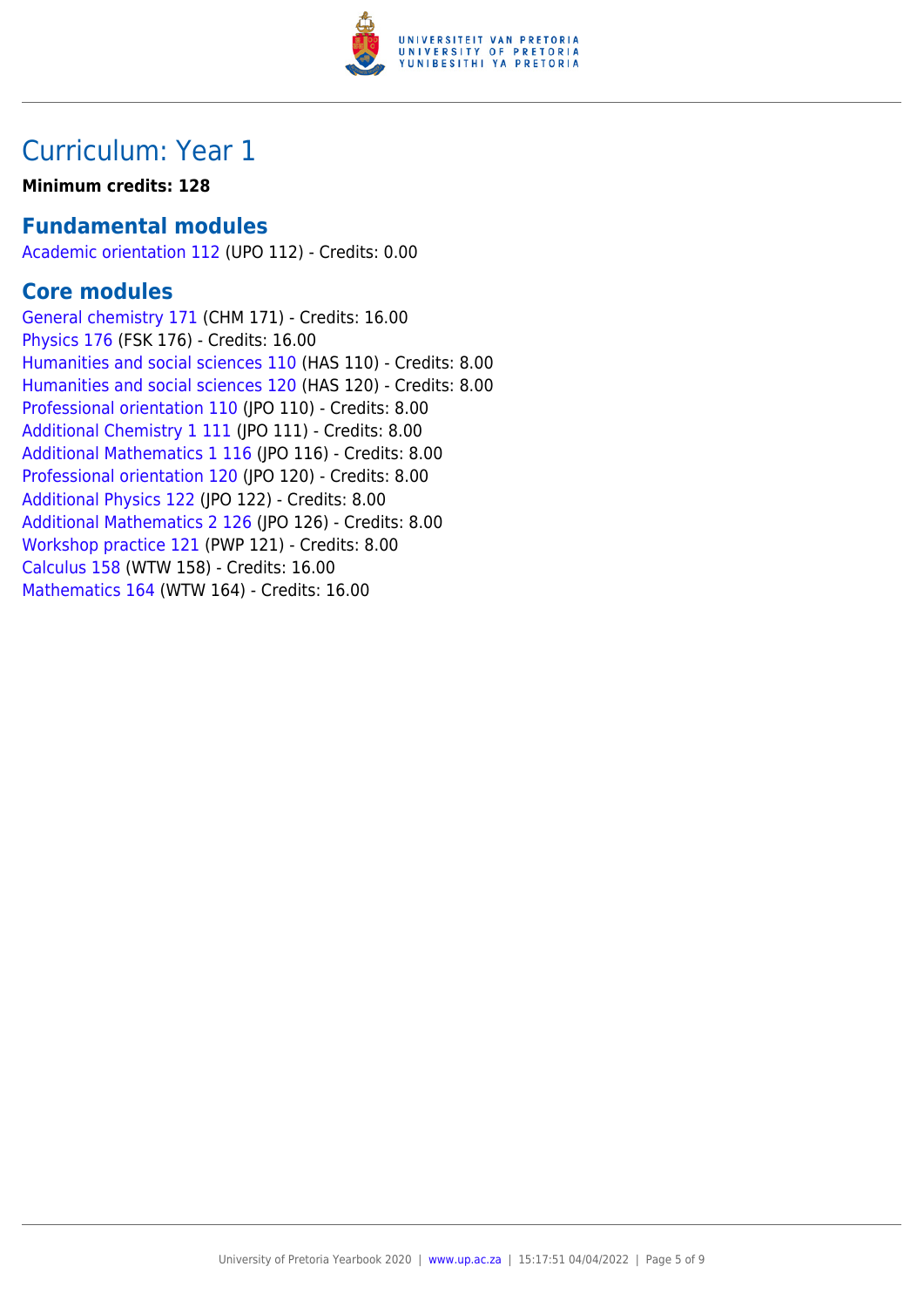

#### **Minimum credits: 128**

### **Core modules**

[Electricity and electronics 122](https://www.up.ac.za/faculty-of-education/yearbooks/2020/modules/view/EBN 122) (EBN 122) - Credits: 16.00 [Community-based project 203](https://www.up.ac.za/faculty-of-education/yearbooks/2020/modules/view/JCP 203) (JCP 203) - Credits: 8.00 [Additional Electricity and electronics 112](https://www.up.ac.za/faculty-of-education/yearbooks/2020/modules/view/JPO 112) (JPO 112) - Credits: 8.00 [Additional Graphical communication 113](https://www.up.ac.za/faculty-of-education/yearbooks/2020/modules/view/JPO 113) (JPO 113) - Credits: 8.00 [Additional Materials science 123](https://www.up.ac.za/faculty-of-education/yearbooks/2020/modules/view/JPO 123) (JPO 123) - Credits: 8.00 [Additional Mechanics 125](https://www.up.ac.za/faculty-of-education/yearbooks/2020/modules/view/JPO 125) (IPO 125) - Credits: 8.00 [Graphical communication 110](https://www.up.ac.za/faculty-of-education/yearbooks/2020/modules/view/MGC 110) (MGC 110) - Credits: 16.00 [Materials science 123](https://www.up.ac.za/faculty-of-education/yearbooks/2020/modules/view/NMC 123) (NMC 123) - Credits: 16.00 [Introduction to mining 121](https://www.up.ac.za/faculty-of-education/yearbooks/2020/modules/view/PMY 121) (PMY 121) - Credits: 8.00 [Experiential training 220](https://www.up.ac.za/faculty-of-education/yearbooks/2020/modules/view/PPY 220) (PPY 220) - Credits: 16.00 [Mechanics 122](https://www.up.ac.za/faculty-of-education/yearbooks/2020/modules/view/SWK 122) (SWK 122) - Credits: 16.00 [Calculus 258](https://www.up.ac.za/faculty-of-education/yearbooks/2020/modules/view/WTW 258) (WTW 258) - Credits: 8.00 [Numerical methods 263](https://www.up.ac.za/faculty-of-education/yearbooks/2020/modules/view/WTW 263) (WTW 263) - Credits: 8.00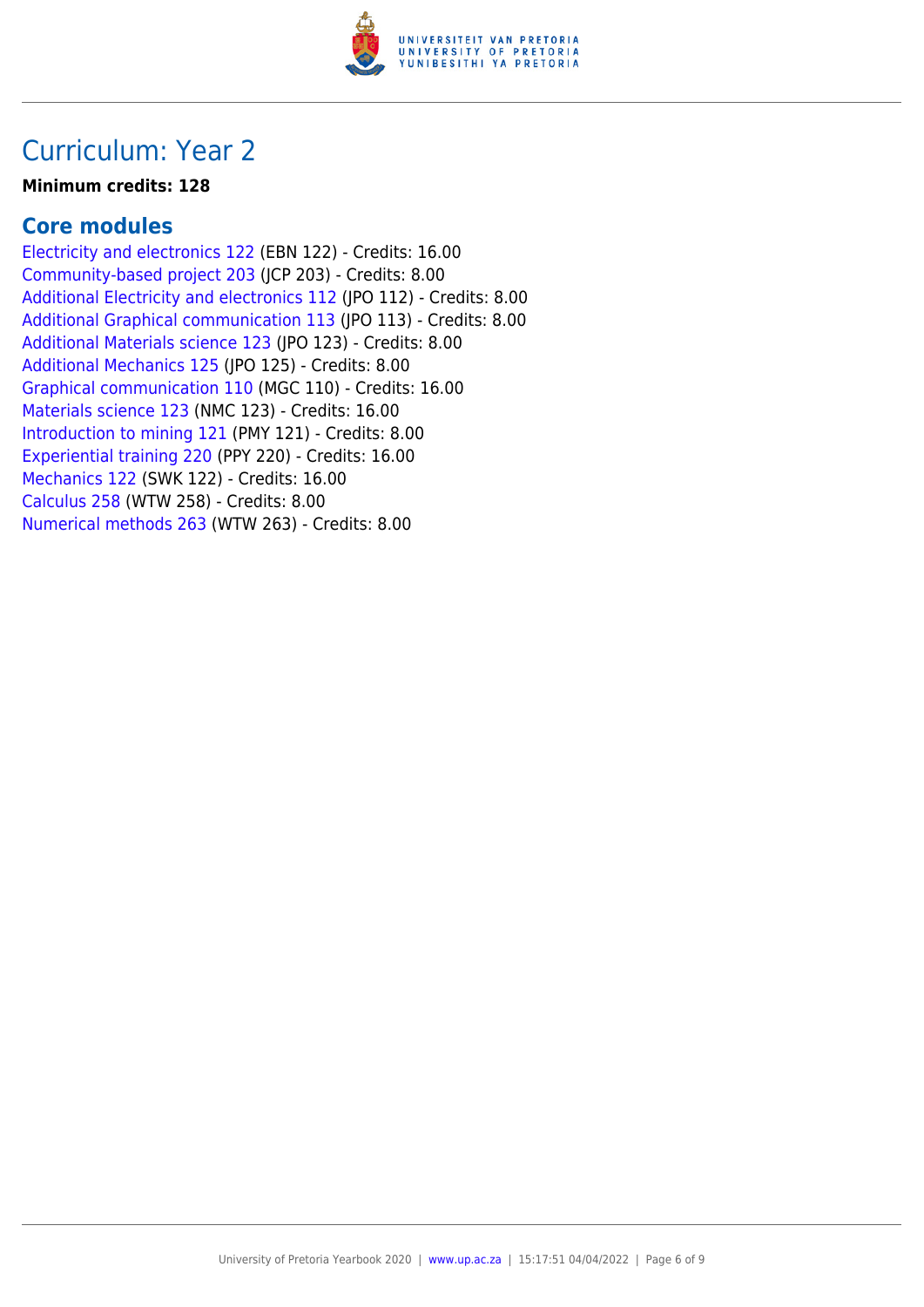

### **Minimum credits: 130**

### **Core modules**

[Engineering statistics 220](https://www.up.ac.za/faculty-of-education/yearbooks/2020/modules/view/BES 220) (BES 220) - Credits: 8.00 [Programming and information technology 213](https://www.up.ac.za/faculty-of-education/yearbooks/2020/modules/view/MPR 213) (MPR 213) - Credits: 16.00 [Dynamics 210](https://www.up.ac.za/faculty-of-education/yearbooks/2020/modules/view/MSD 210) (MSD 210) - Credits: 16.00 [Thermodynamics 221](https://www.up.ac.za/faculty-of-education/yearbooks/2020/modules/view/MTX 221) (MTX 221) - Credits: 16.00 [Professional and technical communication 210](https://www.up.ac.za/faculty-of-education/yearbooks/2020/modules/view/PJJ 210) (PJJ 210) - Credits: 8.00 [Mining technology 220](https://www.up.ac.za/faculty-of-education/yearbooks/2020/modules/view/PMY 220) (PMY 220) - Credits: 8.00 [Surveying 220](https://www.up.ac.za/faculty-of-education/yearbooks/2020/modules/view/SUR 220) (SUR 220) - Credits: 14.00 [Strength of materials 210](https://www.up.ac.za/faculty-of-education/yearbooks/2020/modules/view/SWK 210) (SWK 210) - Credits: 16.00 [Mathematics 238](https://www.up.ac.za/faculty-of-education/yearbooks/2020/modules/view/WTW 238) (WTW 238) - Credits: 16.00 [Differential equations 256](https://www.up.ac.za/faculty-of-education/yearbooks/2020/modules/view/WTW 256) (WTW 256) - Credits: 8.00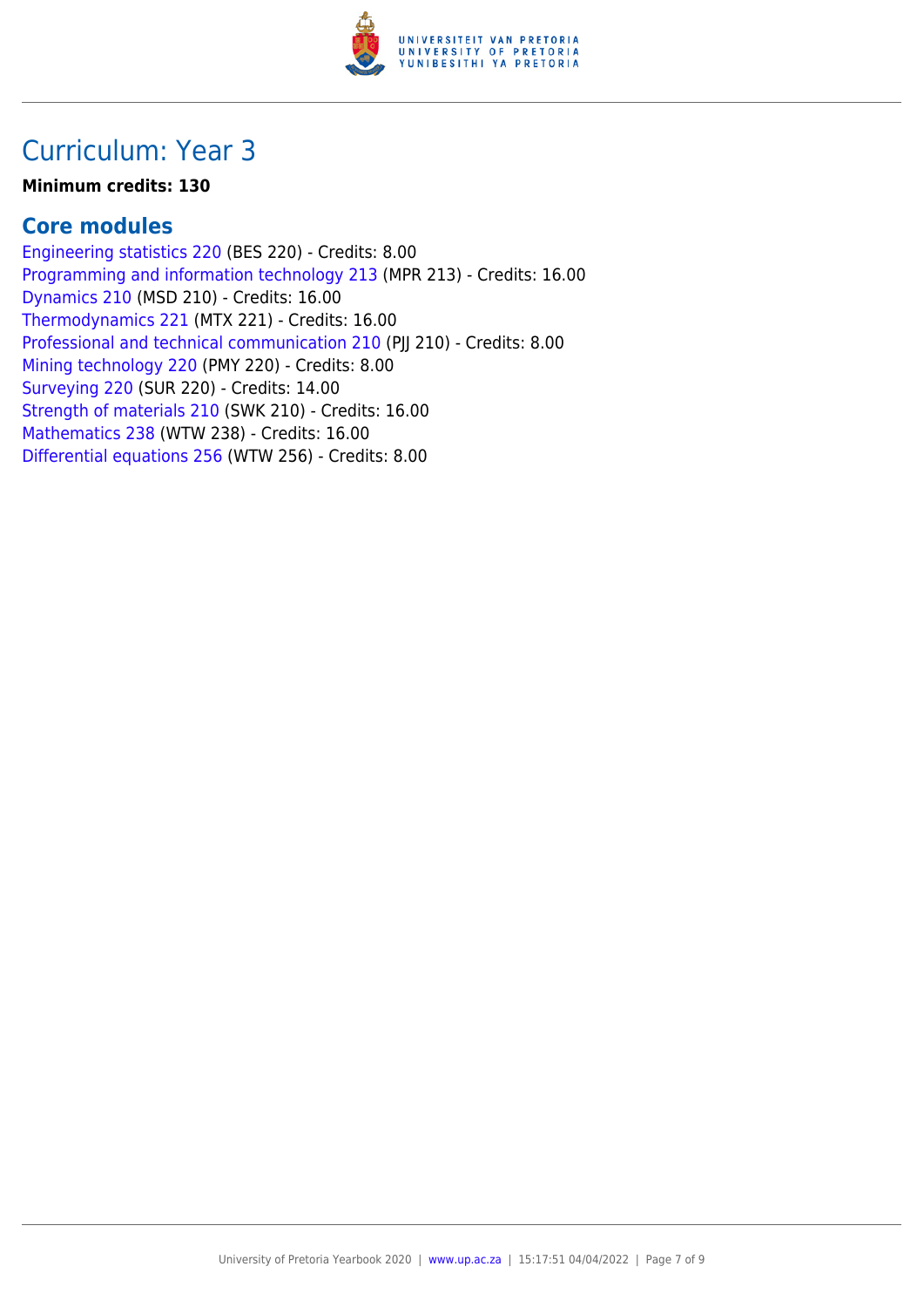

#### **Minimum credits: 144**

### **Core modules**

[Engineering management 310](https://www.up.ac.za/faculty-of-education/yearbooks/2020/modules/view/BSS 310) (BSS 310) - Credits: 8.00 [Geology for engineering 256](https://www.up.ac.za/faculty-of-education/yearbooks/2020/modules/view/GLY 256) (GLY 256) - Credits: 16.00 [Engineering activity and group work 320](https://www.up.ac.za/faculty-of-education/yearbooks/2020/modules/view/MIA 320) (MIA 320) - Credits: 8.00 [Fluid mechanics 310](https://www.up.ac.za/faculty-of-education/yearbooks/2020/modules/view/MTV 310) (MTV 310) - Credits: 16.00 [Minerals processing 310](https://www.up.ac.za/faculty-of-education/yearbooks/2020/modules/view/NMP 310) (NMP 310) - Credits: 16.00 [Basic mine ventilation engineering 321](https://www.up.ac.za/faculty-of-education/yearbooks/2020/modules/view/PEE 321) (PEE 321) - Credits: 8.00 [Surface mining 311](https://www.up.ac.za/faculty-of-education/yearbooks/2020/modules/view/PMY 311) (PMY 311) - Credits: 16.00 [Mining 320](https://www.up.ac.za/faculty-of-education/yearbooks/2020/modules/view/PMY 320) (PMY 320) - Credits: 16.00 [Industrial excursions 300](https://www.up.ac.za/faculty-of-education/yearbooks/2020/modules/view/PNB 300) (PNB 300) - Credits: 8.00 [Experiential training 320](https://www.up.ac.za/faculty-of-education/yearbooks/2020/modules/view/PPY 320) (PPY 320) - Credits: 16.00 [Rock breaking 321](https://www.up.ac.za/faculty-of-education/yearbooks/2020/modules/view/PRX 321) (PRX 321) - Credits: 16.00 [Introduction to project 321](https://www.up.ac.za/faculty-of-education/yearbooks/2020/modules/view/PSC 321) (PSC 321) - Credits: 8.00 [Strata control 310](https://www.up.ac.za/faculty-of-education/yearbooks/2020/modules/view/PSZ 310) (PSZ 310) - Credits: 16.00